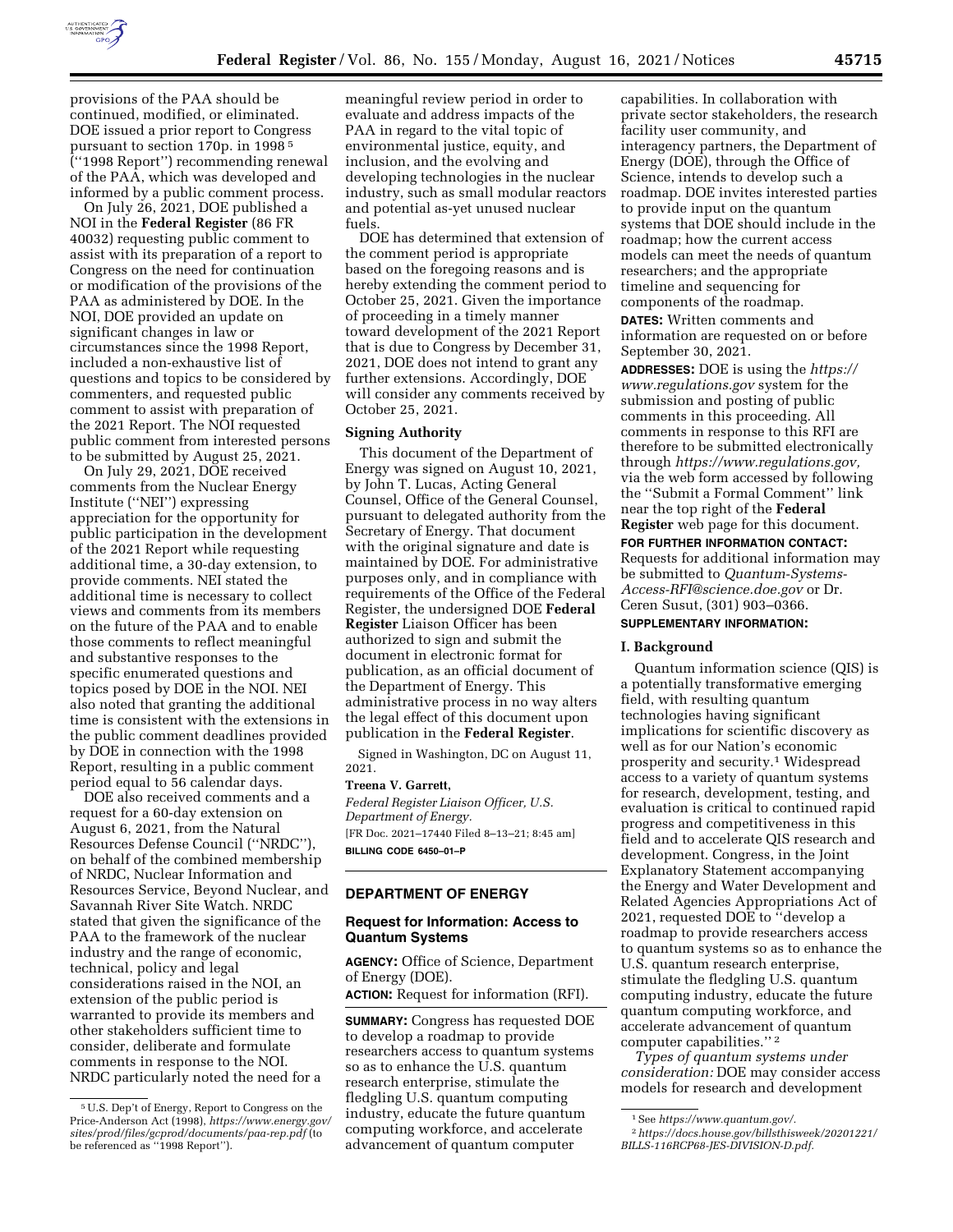(R&D) on a wide range of quantum systems. For simplicity, these systems are broadly categorized here, but many real facilities or capabilities will bridge across these flexible groups. The scope of quantum systems to be addressed in response to this RFI includes, but is not limited to:

(1) Systems for synthesis, characterization, and fabrication including foundries and testbeds.

(2) Sensors and measurement systems—including light-matter sensors, atomic sensors, magnetometers, clocks, detectors, and imaging systems.

(3) Networking and communication systems—including interconnects, transducers, repeaters, switches, routers, entangled nodes, encrypted systems, and network testbeds.

(4) Computers, processors, annealers, and analog simulators—including noisy intermediate-scale quantum (NISQ) and beyond-NISQ computers, emulators, conventional computing systems, hybrid systems, and computing testbeds.

*Existing access models and approaches, and DOE resources and programs that support R&D activities on quantum systems:* DOE utilizes a range of approaches for access to R&D systems and facilities that it supports, depending on the nature of the capability, the scope of the desired interaction, the extent and composition of the community that is interested in access, and other factors.3 (Other federal agencies may employ similar and/or additional models.) Direct collaboration with DOE-supported researchers (including but not exclusively at DOE National Laboratories), which may involve indirect or direct usage of their systems and instruments, is one frequent method, and may not require specific agreements or obligations other than those applying generally to laboratory requirements. For instance, the Microsystems Engineering, Science, and Applications (MESA) facility 4 at Sandia National Laboratories offers advanced fabrication capabilities relevant to QIS, and Los Alamos National Laboratory provides a variety of quantum computing technologies to scientists and engineers.<sup>5</sup>

Technology transfer and collaboration mechanisms include Cooperative Research and Development Agreements (CRADAs) that formalize joint R&D efforts between federal laboratories and external-to-government partners; Strategic Partnership Projects (SPPs), in which work is done for businesses and

5*[https://www.lanl.gov.](https://www.lanl.gov)* 

other non-federal entities using specialized or unique facilities and/or expertise; as well as Agreements for Commercializing Technology (ACTs) and Technology Licensing Agreements, among others. Another approach used primarily for major facilities that host substantial numbers of external researchers is the user facility model, in which access is typically provided competitively via merit- and feasibilitybased review.6 Current and nextgeneration systems at DOE user facilities that enable breakthrough scientific discoveries in QIS include but are not limited to Nanoscale Science Research Centers,7 High-Performance Computing and Networking Facilities,8 X-Ray Light Sources,9 and Neutron Scattering Facilities.10 Other programs, such as Oak Ridge National Laboratory's Quantum Computing User Program,11 facilitate access to commercial quantum computing resources via merit-based review and user agreements. Additionally, DOE supports the development of quantum computing and quantum network testbeds for science. For instance, DOE quantum computing testbeds provide the research community with fully transparent access to novel quantum computing hardware.<sup>12</sup>

#### **II. Questions**

Input is requested on information the Department should consider as it develops a roadmap to provide researchers access to quantum systems to enhance the U.S. quantum research enterprise, stimulate the fledgling U.S. quantum computing industry, educate the future quantum computing workforce, and accelerate advancement of quantum computer capabilities. Any information that may be business proprietary and exempt by law from public disclosure should be submitted as described in Section III. Please provide data, analysis, and/or other justification for all responses to this RFI, where applicable. DOE is interested in receiving input on the following questions:

10*[https://science.osti.gov/User-Facilities/User-](https://science.osti.gov/User-Facilities/User-Facilities-at-a-Glance/BES/Neutron-Scattering-Facilities)[Facilities-at-a-Glance/BES/Neutron-Scattering-](https://science.osti.gov/User-Facilities/User-Facilities-at-a-Glance/BES/Neutron-Scattering-Facilities)[Facilities.](https://science.osti.gov/User-Facilities/User-Facilities-at-a-Glance/BES/Neutron-Scattering-Facilities)* 

11*[https://www.olcf.ornl.gov/olcf-resources/](https://www.olcf.ornl.gov/olcf-resources/compute-systems/quantum-computing-user-program/)  [compute-systems/quantum-computing-user](https://www.olcf.ornl.gov/olcf-resources/compute-systems/quantum-computing-user-program/)[program/.](https://www.olcf.ornl.gov/olcf-resources/compute-systems/quantum-computing-user-program/)* 

(i) What role, if any, should Federal agencies play in mediating, facilitating, or coordinating access to non-Federal quantum systems?

(ii) What special considerations, if any, should be taken into account in accommodating the scientific communities served by these quantum systems?

(iii) What quantum systems should be included in this roadmap?

(iv) What mechanisms should be considered to assure access to quantum systems to the broadest possible user base including under-represented institutions and populations?

(v) What are the needs for user support to make effective use of access to quantum systems?

(vi) What should be the metrics for success in an access model?

(vii) How should software access be provided in conjunction with hardware access?

(viii) For competitive proposals requesting access to quantum systems, what should be the criteria in the merit review process?

(ix) What factors should be considered in adding, expanding, or reducing access to specific quantum systems as the field evolves or matures?

(x) With respect to access to various types of quantum systems, how do nearterm and longer-term priorities differ?

(xi) What standard intellectual property (IP) provisions are needed to facilitate broad access to quantum systems for the public benefit?

(xii) Are there other factors, issues, or opportunities, not addressed by the questions above, which should be considered in the development of such a roadmap?

Comments containing references, studies, research, and other empirical data that are not widely published should include copies of the referenced materials. Note that comments will be made publicly available as submitted. Any information that may be confidential and exempt by law from public disclosure should be submitted as described below.

### **III. Request for Information**

The Department seeks input from stakeholders to assist DOE in developing a roadmap for access to quantum systems, including the nature of quantum systems that should be considered; how the current access models can meet the needs of quantum researchers; and the appropriate timeline and sequencing for components of this roadmap. The input received will be considered by DOE in its development of the roadmap and for QIS program planning and

<sup>3</sup>*[https://www.labpartnering.org/partnering.](https://www.labpartnering.org/partnering)* 

<sup>4</sup>*[https://www.sandia.gov/mesa/.](https://www.sandia.gov/mesa/)* 

<sup>6</sup>*[https://science.osti.gov/User-Facilities.](https://science.osti.gov/User-Facilities)* 

<sup>7</sup>*[https://science.osti.gov/User-Facilities/User-](https://science.osti.gov/User-Facilities/User-Facilities-at-a-Glance/BES/Nanoscale-Science-Research-Centers)[Facilities-at-a-Glance/BES/Nanoscale-Science-](https://science.osti.gov/User-Facilities/User-Facilities-at-a-Glance/BES/Nanoscale-Science-Research-Centers)[Research-Centers.](https://science.osti.gov/User-Facilities/User-Facilities-at-a-Glance/BES/Nanoscale-Science-Research-Centers)* 

<sup>8</sup>*[https://science.osti.gov/User-Facilities/User-](https://science.osti.gov/User-Facilities/User-Facilities-at-a-Glance/ASCR)[Facilities-at-a-Glance/ASCR.](https://science.osti.gov/User-Facilities/User-Facilities-at-a-Glance/ASCR)* 

<sup>9</sup>*[https://science.osti.gov/User-Facilities/User-](https://science.osti.gov/User-Facilities/User-Facilities-at-a-Glance/BES/X-Ray-Light-Sources)[Facilities-at-a-Glance/BES/X-Ray-Light-Sources.](https://science.osti.gov/User-Facilities/User-Facilities-at-a-Glance/BES/X-Ray-Light-Sources)* 

<sup>12</sup>*<https://qscout.sandia.gov>and [https://](https://aqt.lbl.gov) [aqt.lbl.gov.](https://aqt.lbl.gov)*